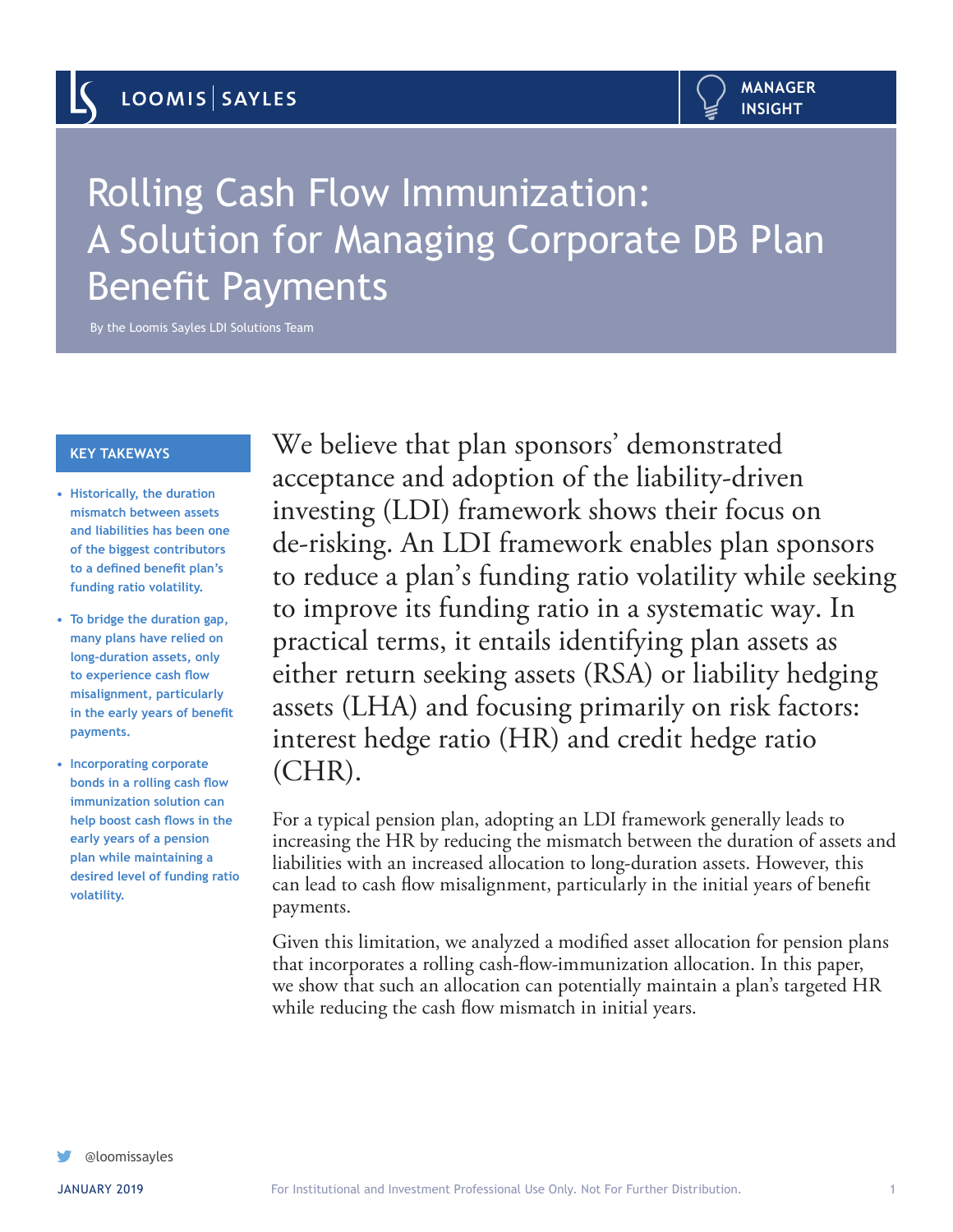## **Focusing on Increasing Hedge Ratios Alone Can Contribute to Cash Flow Misalignments**

To highlight the interplay between duration mismatch and the funding ratio volatility of a pension plan, we considered three hypothetical allocations (see illustration below). Each assumed 70% of the plan's total assets were allocated to hedging assets and 30% to equities (risk assets). We maintained each allocation's credit risk at 60% (CHR: 60%), while varying the interest hedge ratio from 100% to 60%. By keeping the credit risk and asset allocation between risk assets and hedging assets constant, our objective was to isolate the impact of duration mismatch on funding ratio volatility.

As shown in the illustration below and in line with our expectation, Allocation A (longer duration) with the highest HR has the lowest funding ratio volatility, while Allocation C (shorter duration) with the lowest HR has the highest funding ratio volatility.



**RISK METRICS OF THREE HYPOTHETICAL ALLOCATIONS WITH VARYING INTEREST HEDGE RATIOS**

*Source: Bloomberg, Barclays, Citigroup, Standard & Poor's. Loomis Sayles analysis. See Disclosure for index definitions. Hypothetical examples are shown for illustrative purpose only and are not intended to represent actual portfolios or recommendations. Credit hedge ratios calculated using the weighted sum of the duration times spread (DTS) of each underlying block relative to the liabilities for each asset allocation. Funding ratio volatility calculated using a 12-year-duration liability stream, discounted with the Citigroup AA Pension Discount Curve. S&P 500 Index used to represent the return-seeking asset (RSA). The asset allocation of hedging assets was rebalanced annually to keep interest hedge ratio and credit hedge ratio at the target level. Drawdown is defined as the drop in the net asset value of an asset class from the peak.* 

> Interestingly, the cash flow profiles resulting from these hypothetical allocations highlight another important potential outcome. While it is desirable for plans to have lower funding ratio volatility, allocation decisions based solely on increasing HRs can lead to cash flow misalignments. As shown in the illustration below, Allocation A, with the highest HR and lowest funding ratio volatility, has a significant cash flow mismatch from zero to five years. In contrast, Allocation C, with the lower HR and higher funding ratio volatility, has better cash flow alignment for the same period.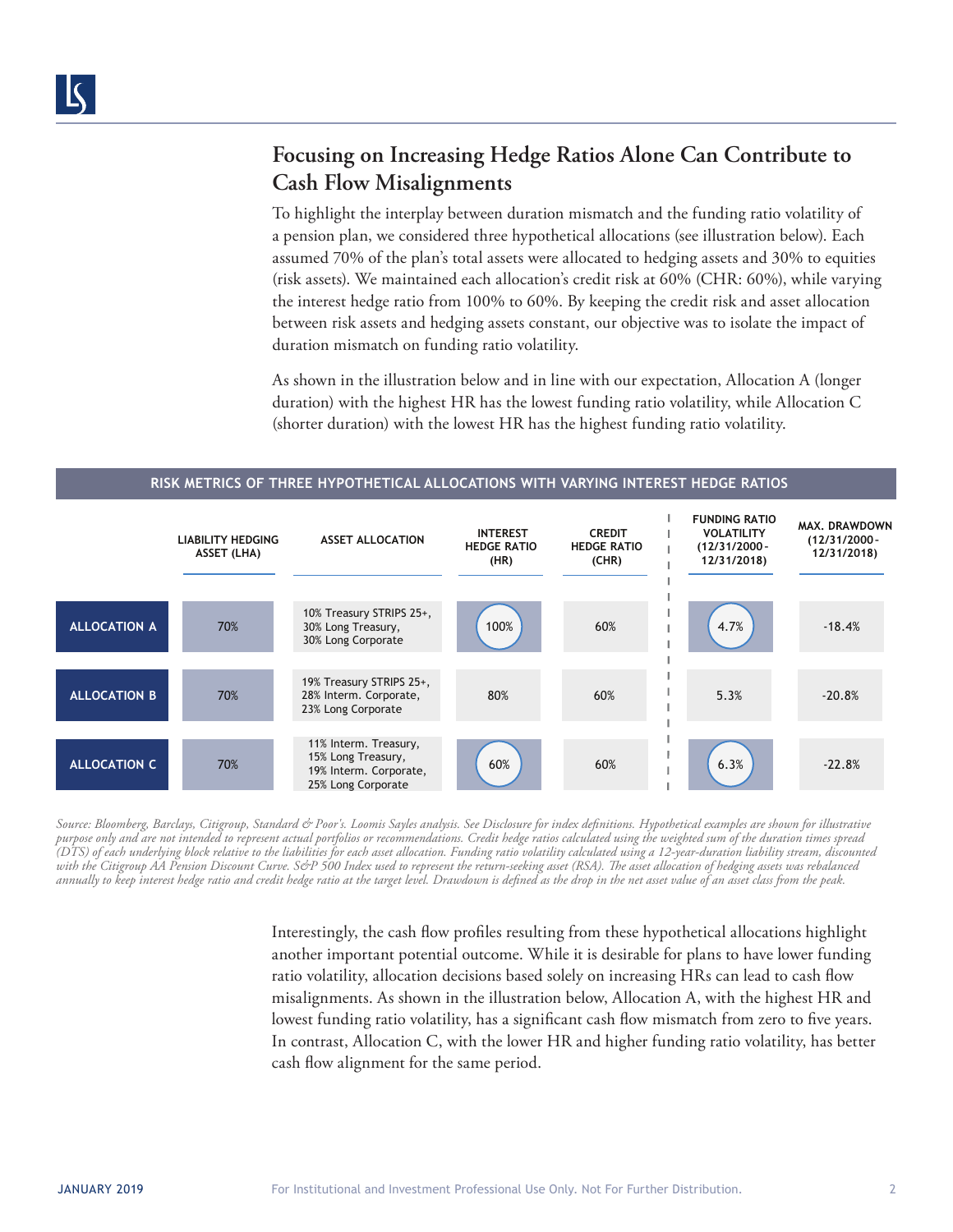#### **HYPOTHETICAL ALLOCATION WITH A HIGHER INTEREST HEDGE RATIO CAN LEAD TO POOR ALIGNMENT OF CASH FLOWS**

**ALLOCATION B**







**ALLOCATION C**



Asset Allocation: 30% S&P 500, & 10% Treasury STRIPS 25+, 30% Long Treasury, 30% Long Corporate

Asset Allocation: 30% S&P 500, & 19% Treasury STRIPS 25+, 28% Intermediate Corporate, 23% Long Corporate

Asset Allocation: 30% S&P 500, 11% Intermediate Treasury, 15% Long Treasury, 19% Intermediate Corporate, 25% Long Corporate

*For illustrative purposes only. Allocations relative to 12-year duration liability stream, discounted with Citigroup AA Pension Discount Curve. Source: Bloomberg, Barclays, Citigroup, Standard & Poor's. Loomis Sayles analysis.* 

### **OF REDUCING CASH FLOW MISMATCH**

**Mismatched asset and liability cash flows can force pension plans to sell assets to make benefit payments. Selling assets during a market selloff at depressed prices can result in significant opportunity costs. In the table to the right, we highlight the average one-year return earned by various asset classes following a drawdown.**

### **ONE-YEAR AVERAGE RETURN FOLLOWING A DRAWDOWN (JANUARY 1998 TO DEC 2018) POTENTIAL BENEFIT**

| <b>ASSET CLASS</b>         | 2.5%            | 5%              | 10%             | <b>MAXIMUM</b>  |
|----------------------------|-----------------|-----------------|-----------------|-----------------|
|                            | <b>DRAWDOWN</b> | <b>DRAWDOWN</b> | <b>DRAWDOWN</b> | <b>DRAWDOWN</b> |
| <b>US Large Cap Stocks</b> | 11.3%           | $9.4\%$         | 5.0%            | 53.6%           |
| (number of instances)      | (16)            | (9)             | (4)             | (1)             |
| <b>Emerging Market</b>     | 13.7%           | $6.9\%$         | 8.5%            | 92.1%           |
|                            | (3)             | (5)             | (10)            | (1)             |
| <b>US</b> Treasury         | $4.8\%$<br>(11) | 6.5%<br>(1)     | N <sub>A</sub>  | 2.1<br>(1)      |
| US Corporate Bonds         | $5.6\%$         | 11.7%           | 31.1%           | 31.1            |
|                            | (8)             | (3)             | (1)             | (1)             |
| US High Yield Bonds        | $5.4\%$         | $6.7\%$         | 28.5%           | 65.0%           |
|                            | (10)            | (8)             | (3)             | (1)             |

*Source: Bloomberg, Barclays, Citigroup, Standard & Poor's. Loomis Sayles analysis. See Disclosure for definitions. Drawdown is defined as the drop in the net asset value of an asset class from the peak. For the purpose of this analysis, we have used three discreet cutoffs of 2.5%, 5.0% and 10.0% in addition to maximum drawdown to highlight variation in return profiles subsequent to a drawdown. The prevalence of positive values suggests that buying after a drop from peak has often been a successful strategy in the last two decades. We acknowledge that a similar analysis during a different time period may not materialize with similar conclusions.*

*Past performance is no guarantee of future results.*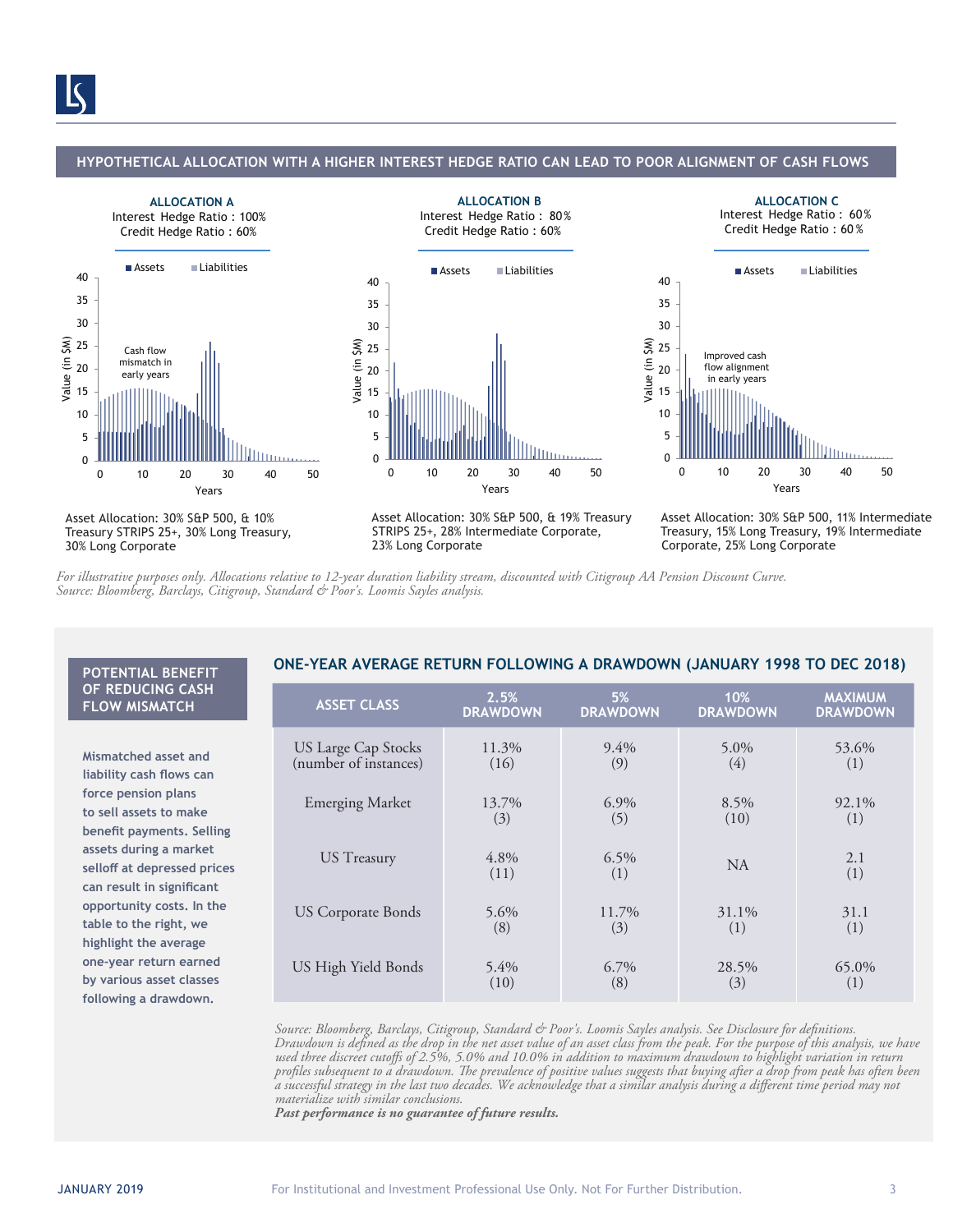### **Redesigning an Asset Allocation to Bridge a Cash Flow Gap**

Historically, plans have used a combination of contributions and asset sales to make up for cash shortfalls to meet benefit payments. Neither action is optimal; the former is discretionary while the latter can lead to forced selling during market drawdowns (see previous page: Potential Benefit of Reducing Cash Flow Mismatch).

We believe pension plans should consider a cash flow immunization solution designed to pay off three to five years of annual benefit payments on a rolling basis. The average quality can be a function of the plan's risk tolerance. An all-Treasury solution would have the lowest risk with highest cost, while a 100% high yield solution would have the highest risk with lowest cost.

In the illustration below, we show the modified asset allocation for hypothetical Allocation A, which includes a 10% allocation to an immunized portfolio of high yield credits (average credit quality: B1/B2) while maintaining a similar HR and CHR to the prior allocation. The modified asset allocation shows better cash flow alignment between assets and liabilities in initial years while maintaining funding ratio volatility and maximum drawdown similar to those of the liabilities—an interesting outcome worth consideration for DB plans.

### **CASH FLOW PROFILE AND RISK METRICS OF "ALLOCATION A" BEFORE AND AFTER REALLOCATION**



*Source: Bloomberg, Barclays, Citigroup, Standard & Poor's. Loomis Sayles analysis. For illustration purpose only.* 

*Immunized solution is constructed using high yield corporate bonds with maturity less than 5 years to improve cash flow profile during initial years of benefit payments. Allocation relative to 12-year-duration liability stream, discounted using Citigroup AA pension discount curve.*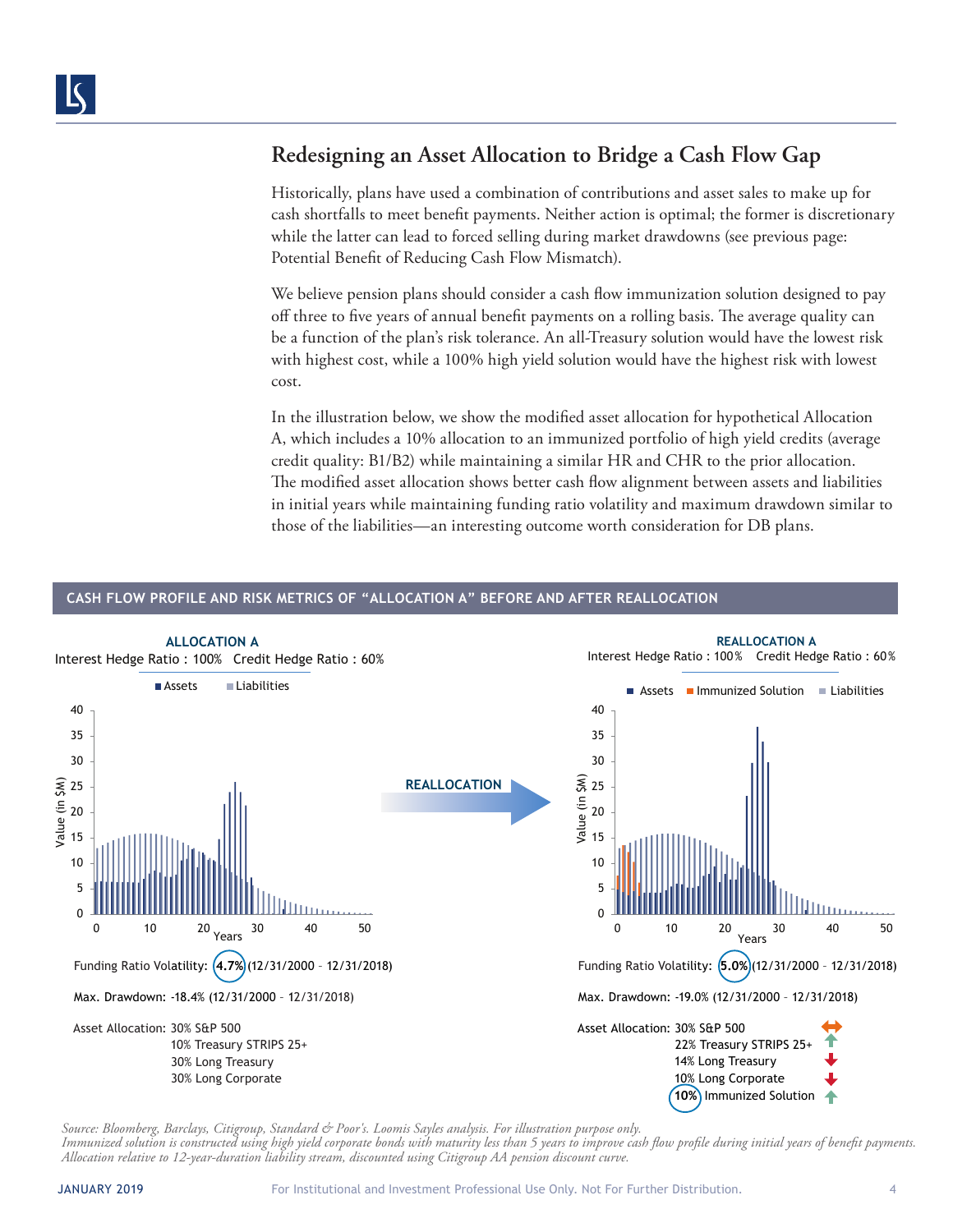### **Conclusion**

As DB pensions age, we are seeing more and more plans being closed or frozen with risks transferred to insurance companies. In this era, LDI frameworks need to evolve to incorporate holistic asset allocations that lower funding ratio volatility—potentially improving the funding ratio and availability of cash for pension payments.

In this paper, we have highlighted a rolling cash flow immunization solution with three key potential benefits:

- 1. The described allocation can provide necessary cash flows in the initial years—a solution relatively easy to integrate within a DB plan asset allocation.
- 2. It can maintain a plan's target HR and CHR by reallocating existing assets without changing the risk-return profile.
- 3. This approach seeks to improve operational efficiency by eliminating the need to rebalance to meet cash flow needs for benefit payments.